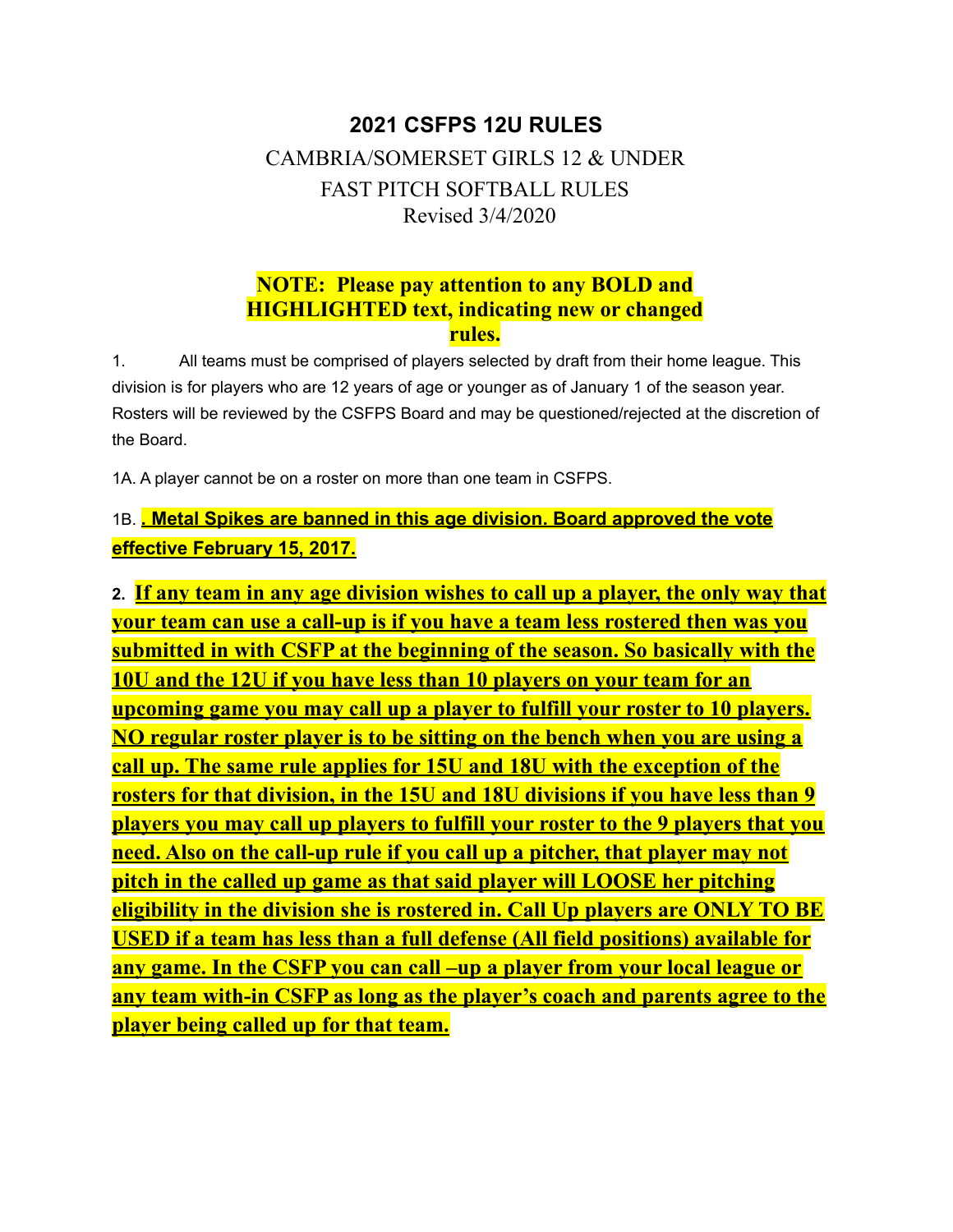3. All umpires must be at least 16 years old. The home team must supply 2 umpires. Umpires for **all playoff games** shall be agreed upon by the two coaches involved in the game.

- 4. Only managers can approach an umpire to question a call.
- 5. If a CSFP rule does not cover a situation, ASA rules will apply.
- 6. Umpires and managers must try to keep the game moving.
- 7. Managers have to ask for a time out, it is up to the umpire to grant it.
- 8. Umpires shall follow the rules listed herein for game play.
- 9. Only umpires can end a game early without a forfeit.

10. Managers shall meet with the home plate umpire to set the time limit of the game prior to the first pitch. If a game must be shortened due to the time limit imposed by the home field, then the last inning is unlimited (as if it were the sixth inning). No team should begin with less than one hour and 30 minutes of playing time at 10U and above. If not, the game needs to be rescheduled.

11. In the event that the game is tied after 6 innings of play, the "International Tie Breaker" (see definitions) will be used. Games will not end in a tie. If the time limit has expired and the game is tied, finish the game. If the field is not available to finish the game, see the league reschedule policy

12. There will be a 5 run max per team per inning. In the 5th inning the "catch up rule" (see definitions) will apply. In the 6th inning runs will be unlimited. If the leading team wishes to stop at 5 run as to not run the score up on the opposing team, they will be allowed. If the umpire has to shorten the game due to darkness or approaching time limit the last inning will be unlimited runs (No matter what inning is called last inning by umpire!).

13. The mercy rule will be a 12-run lead after 4 innings or a 10-run lead after 5 innings.

14. Each team may use 10 fielders. (Pitcher, Catcher, 4 infielders, and 4 outfielders) The extra player cannot be used in the infield.

15. Managers, at minimum, will bat the number of fielded (position) players. At the manager's discretion, they may choose to use an EH, or place all of their players on the roster into the batting order. Once the line-up is set by starting play, the batting order cannot change.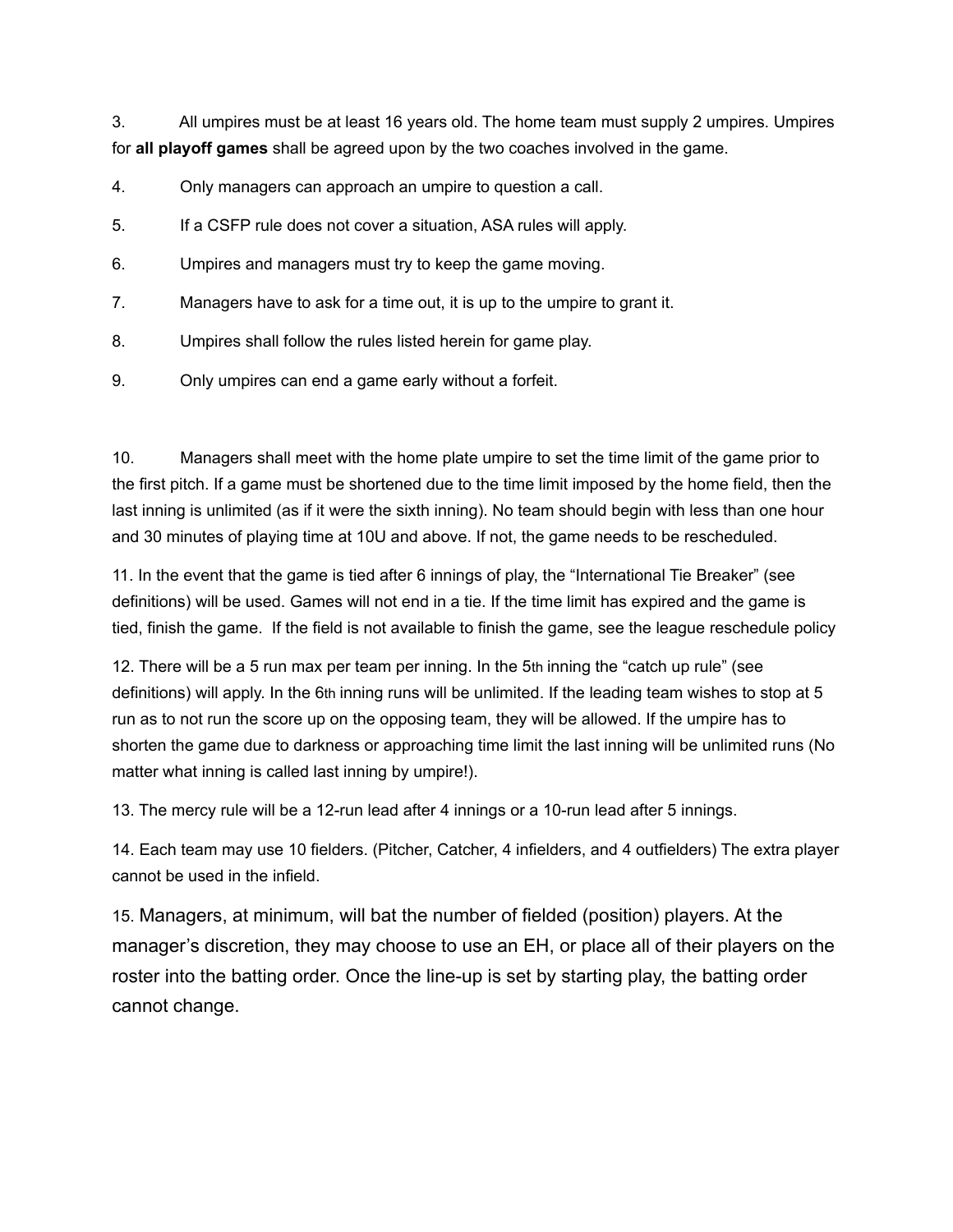16. All players must play at least 6 consecutive outs in the field and bat at least once. Failure to get all the players in the game for the required outs or bats will result in a forfeit. This rule does not apply for **late arriving players, or for** games in which the mercy rule or a complete game is called in the event of rain or darkness.

17. All starters may re-enter the game once if substituted for. They must reenter in the same batting slot.

18. Pitchers will be limited to 3 innings per game. If a pitcher is pulled and put into another position on the field (or taken out of the game), she is eligible to pitch again after that inning is complete and she has pitched less than 3 innings in the game. Throwing 1 pitch is considered an inning. If a pitcher is subbed off of the field the player does NOT lose their pitching eligibility for the rest of the game.

19. A team roster must be submitted to the CSFPS Board of directors by the elected date set. If a team does not submit a roster they will forfeit until the roster has been received and approved by CSFP.

### **19A. Maximum rostered team number of 16. Age groups 10U and above**

20. There will be warm up balls allowed to be used on the field throw balls in when catcher makes her throw down. Pitchers will be allowed 5 warm up pitches between innings. A relief pitcher will be allowed 8. Warm up pitches will be forfeit if the pitcher and catcher do not do so in a timely manner. For infield it will be the umpires discretion if warm-up balls will be warranted for infielder's.

21. If a pitch not swung at or not called a strike hits the batter and the batter made an attempt to avoid being hit, they will be awarded 1st. This is a dead ball situation and runners may not advance unless forced by the award. If the batter makes no attempt to avoid being hit, a ball will be added to the count. If the batter is hit on the hands while swinging at a pitch and hits the ball fair or foul, the ball is dead and a strike is called.

22. A courtesy runner can be used for the catcher with 2 outs to let her get her equipment on. The runner will be the batter who made the previous out.

23. A courtesy runner will be allowed in an injury situation. The runner will be the batter who made the previous out.

24. All runners must slide to avoid contact with the fielder. If a runner does not slide and contact is made **while the fielder has possession of the ball**, the runner is out. *Fielders cannot block the base if they do not have possession of the ball.*

25. Runners must slide feet first into a base. A runner may reach back to a base.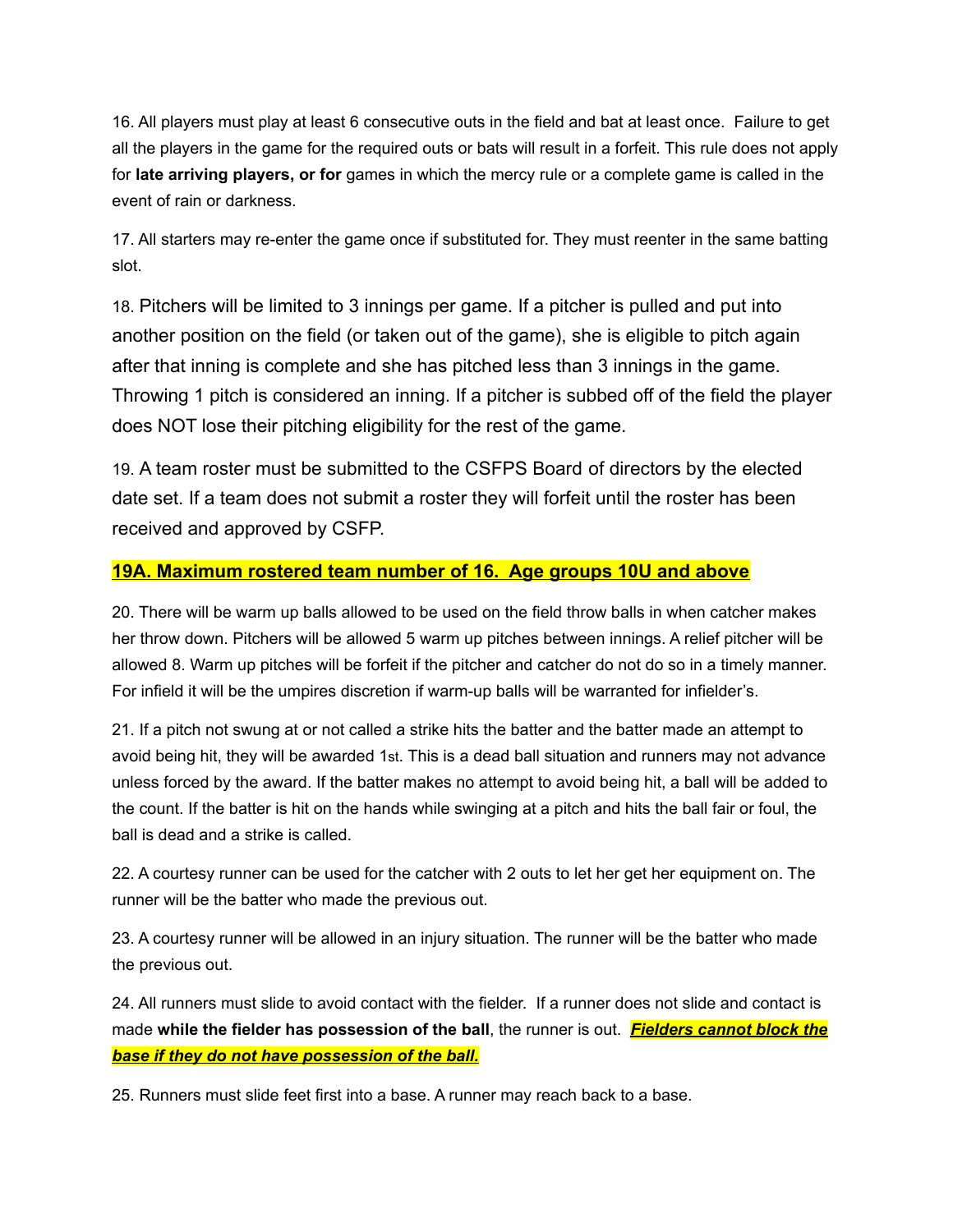26. The pitchers rubber will be 40' from the apex of home plate (back point) to the front of the rubber.

26A. Pitchers can start with 2 feet on the mound with a step back or they can start with 1 foot behind the mound.

27. The ball will be a Wilson A9011B 12" optic yellow ball or its equivalent.

28. Teams may use two adult base coaches. If a player is coaching a base they must wear a batting helmet with a mask.

29. Each team must have 8 players to start a game. If one team has less than 8 players, a player may be loaned from the opposing team. The game will be a forfeit but the girls will at least get to play the game.

30. Each team will be allowed unlimited stealing, **including home steals**, in all innings. One base per steal, station to station (1st to 2nd, 2nd to 3rd). Runners cannot advance on an overthrow of the pickoff attempt **of a station-to-station steal attempt** (no extra base if ball goes out of bounds). Runners cannot leave the base until the pitched ball is released from the pitchers hand. If a base runner leaves early the team will receive one warning and will be called out on each consecutive offense. **Other than a station-to-station steal attempt, the ball is considered "live" when a pick off attempt is made (for example, it will be a live ball when a base runner is leading off a base and a pick off attempt is made… runners can advance on the pick off attempt or on an overthrow in this instance).**

**30A. During a base on balls scenario, If a player rounds first base and makes an aggressive move towards second, they must commit to second base. A slight rounding of the base without an aggressive move will allow the player to return to first base.**

31. Each team will be allowed 2 bunts per inning.

**32. Infield fly rule definition: An Infield Fly is a fair fly ball (not a line drive or bunt) that, in the judgment of the umpire, can be caught by an infielder, pitcher, or catcher with ordinary effort and when there are runners on first and second or first, second, and third and less than two outs.**

33. There will continue a ZERO tolerance policy for coaches, players and parents. Any player, coach or parent using profanity or making derogatory comments will be ejected immediately from the field location.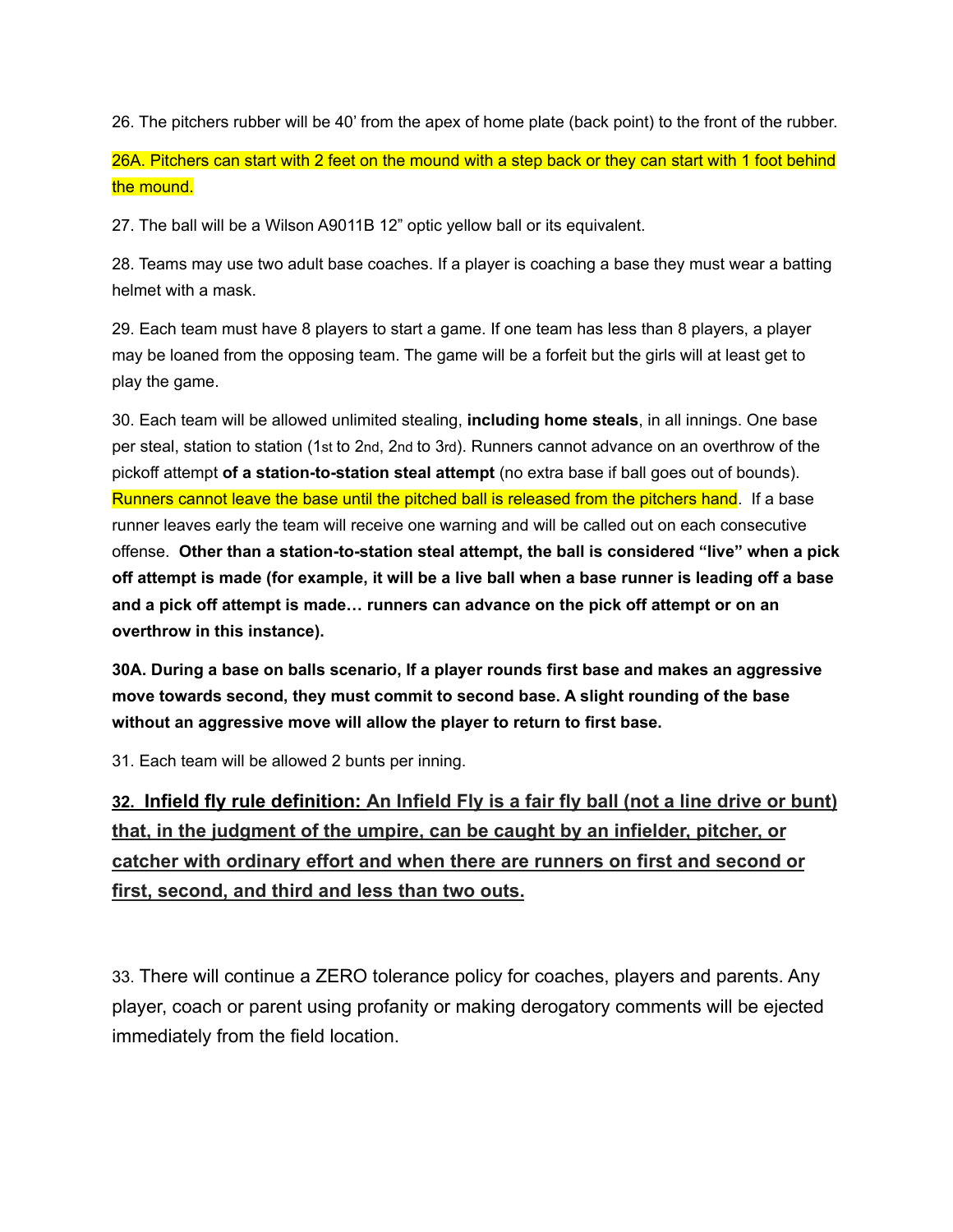33A. A player's first offense of either throwing a helmet, bat or other object will result in a warning, a second offense will get a player ejected from the game and pending league discussion possible game suspensions.

33B. Coaches are reminded it is their responsibility to control themselves, their players, as well as their fans. The respective league representative will be notified immediately in the occurrence of any ejection and pending home league discussion possible suspensions.

34. The batter is out if the ball is hit above her head and is caught by the catcher, or is tipped and caught by the catcher with 2 strikes. Additionally, the batter is out if the ball is hit while the batter is out of the batter's box or the batter is in contact with home plate. This is a dead ball situation and runners may not advance.

35. Base coaches cannot touch or physically assist a runner in any way while the ball is deemed in play. The runner will be called out in this situation.

36. Mound visits are limited to one per inning with a granted time out. If a second trip to the mound occurs during an inning, the pitcher must be replaced.

37. If a team has only 8 players to begin the game the automatic out for the ninth batter rule *will not* be enforced.

38. In the event of rain or darkness, the game will be considered complete after 3 ½ innings if the home team is ahead or after 4 innings if the home team is losing. The home plate umpire will call games.

39. If a batted ball hits the umpire or outfield defensive coach in the field of play, it is a live ball situation.

**40. No jewelry will be worn by any players during the game except for started earrings which must be covered with tape or band-aids. THIS RULE IS BEING STRICTLY ENFORCED BY ALL LEAGUE COACHES AND UMPIRES!!!!!**

41. If a runner is off a base when the pitcher receives and controls the ball inside the pitcher's circle and makes no attempt to make a play on the runner, the runner must immediately proceed to the next base or return to the previous base. If the pitcher makes any aggressive move on the runner including a fake, it is a live ball situation.

42. A pitch that is dropped during the wind-up will be considered a ball. Runners may advance on a steal attempt.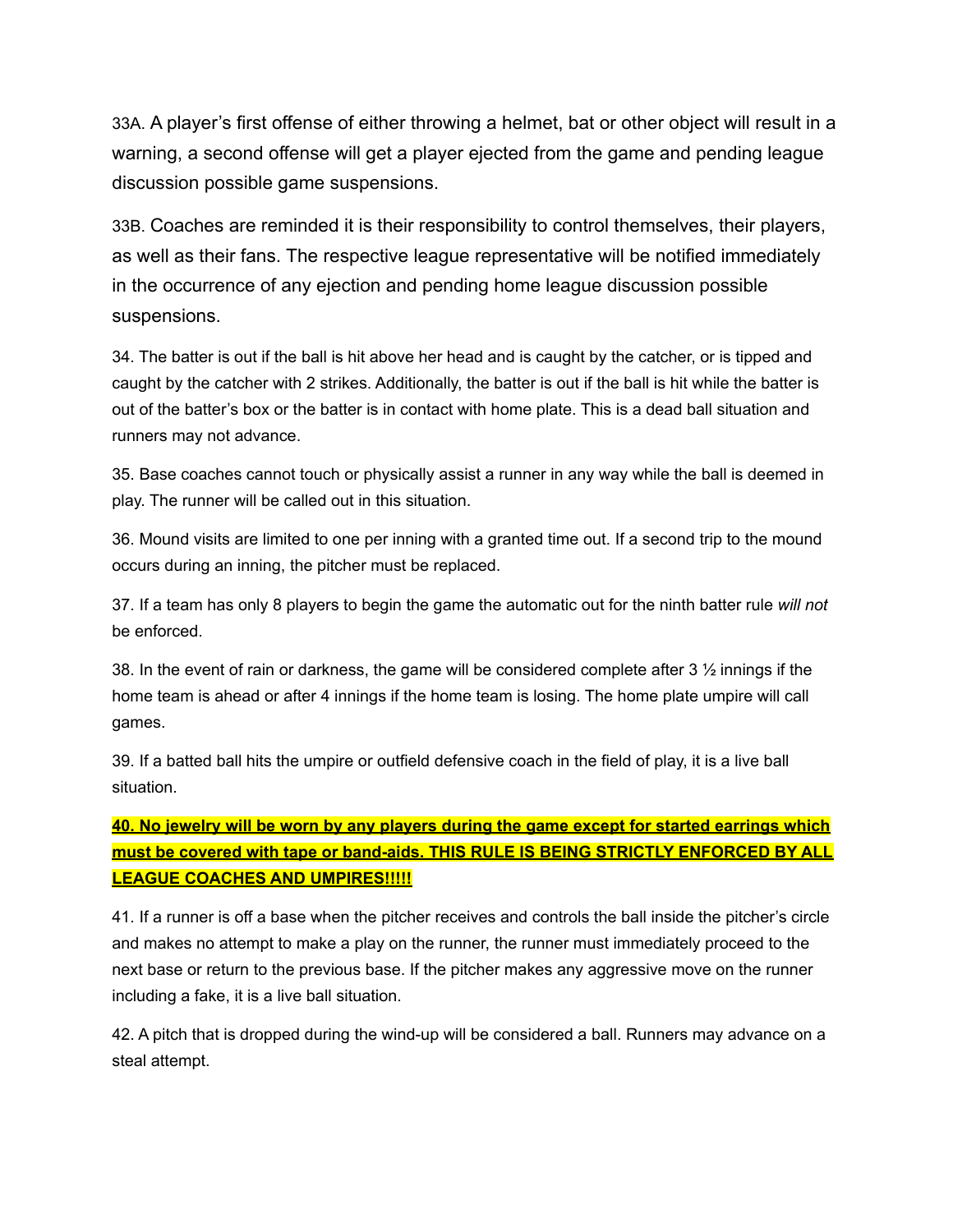43. A catch will be considered valid when the fielder hold the ball long enough to prove control. If the ball is merely held by the fielder's arm(s) or prevented from dropping to the ground by some part of the fielder's body, equipment, or clothing, **the catch is not complete until the ball is in the grasp of the fielder's hand(s) or glove.**

44. Face masks and chin straps are required on all batting helmets. Helmets may not be removed until the batter/runner enters the dugout area.

## **44A. 53. Pitchers must wear masks, it is also REQUIRED that the player who play's 1st and 3rd base wear a face mask as well for player protection.**

45. The 3' running lane will be used and will follow the ASA guidelines.

46. Only ASA approved bats may be used.

47**. If a pitcher from 12 and under pitches up in any division, the player will lose her pitching eligibility for the remainder of the season in the 12 and under division.**

48. The *2010* ASA double base first rule will apply when using the double first base. (see definitions)

49. A team will be given a 15 minute grace period from the scheduled start of the game to produce a starting lineup consisting of 8 eligible players. After the 15 minute grace period umpires will declare the game a forfeit.

#### 50. Drop third strike is in effect for 12U.

51. : If a pitcher hits two batters in an inning, the pitcher must immediately be replaced after hitting the second batter. The pitcher who has been replaced may return to the pitching position the next inning if eligible to pitch (see rule 16). If a pitcher hits a total of three batters in a game the pitcher must immediately be replaced after hitting the third batter and loses her eligibility to pitch the remainder of the game no matter if she is eligible or not. NOTE: If the batter is hit by a bounce pitch, the batter will be awarded the dead ball base, but this will not count against the pitchers "hit by pitch or 'bean'" count.

*Umpire's note:* If the batter makes no attempt to avoid being hit, the pitcher will not be charged with a hit batter and the batter will not be awarded first base unless it is ball four.

52. Ball that bounces is a live ball and can be hit.

#### **53. Players in the dugout to keep quiet during the pitcher's wind-up.**

54. **Game protests: Manager will declare a protest during the game. The game will be continued to conclusion. The protest will be handled by the League Reps of the teams involved in the game to see if resolution can be arranged. If not, the protest will go to the**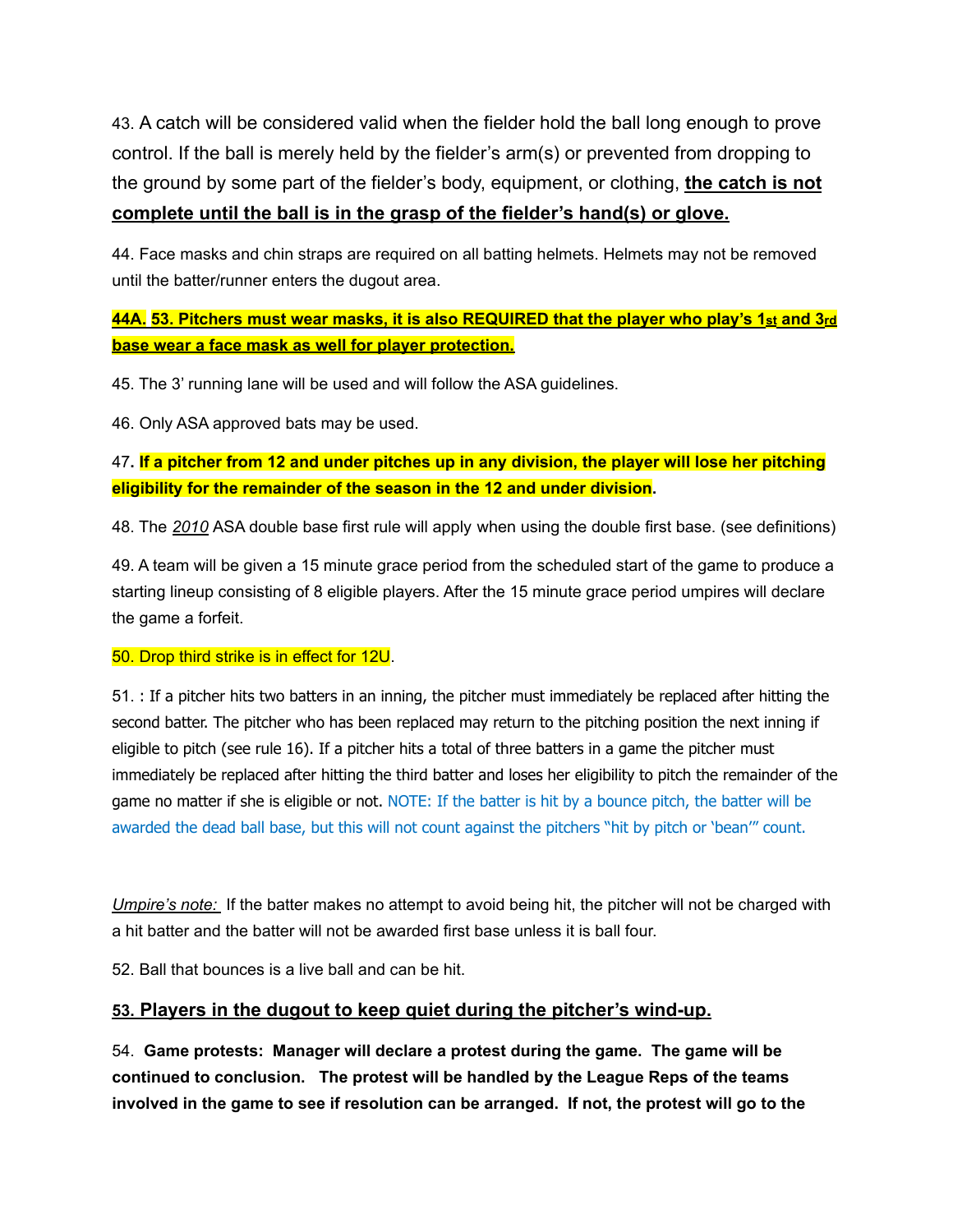**Board. After your game end time you will have a total of 24 hours to submit your game protest to the league reps, after the protest is submitted the league reps have 24 hours to vote on the protest at state. Once all votes are in the CSFP Meeting secretary will email the coach and reps back on what the final results are.**

**55. If a team doesn't show up to play the scheduled game, the team automatically forfeits. If that team did not provide sufficient notice to allow the home team to cancel their umpires, the forfeiting team will be required to pay ALL umpire fees. The team that does not show up will be under review of the CSFP board of directors**

**Cambria Somerset Fast Pitch highly recommends the use of throat protectors on all catchers' masks as an added safety precaution. It is highly recommended that 1st and 3rd base players wear a mask as well.**

### League Rescheduling Policy

Games will be rescheduled due to darkness, weather and scheduling conflicts. It is the responsibility of the home team to provide the visiting team two new dates for the game. These two dates cannot interfere with the visiting teams previously scheduled games. If the visiting team does not play the game on one of the offered dates the game will be recorded as a win for the home team and a loss for the visiting team. All rescheduled games must be reported to CSFP within 48 hours of the reschedule. **If the home team can't provide a field in the 48 hour window to reschedule the game, they must play away if the visiting team has field availability or forfeit that game. Also new this year if the league secretary doesn't get a confirmed date after 48 hours, he will text both managers and also include both league co-presidents to help get the game resolved and scheduled**

## Final Scores 12&U

**It is the responsibility of the winning team to report the score of the game on the CSFP website (www.leaguelineup.com/csfpitch). All game scores must be entered within 24 hours from official scheduled date or a forfeit will be given for both teams.** *The password for the website is: csfp2021*

Rule interpretation issues should be directed to your home league representative.

Please visit our new website at [www.leaguelineup.com/csfpitch](http://www.leaguelineup.com/csfpitch), your rosters, scores and game schedules will be on the new site, we will no longer be using the old website